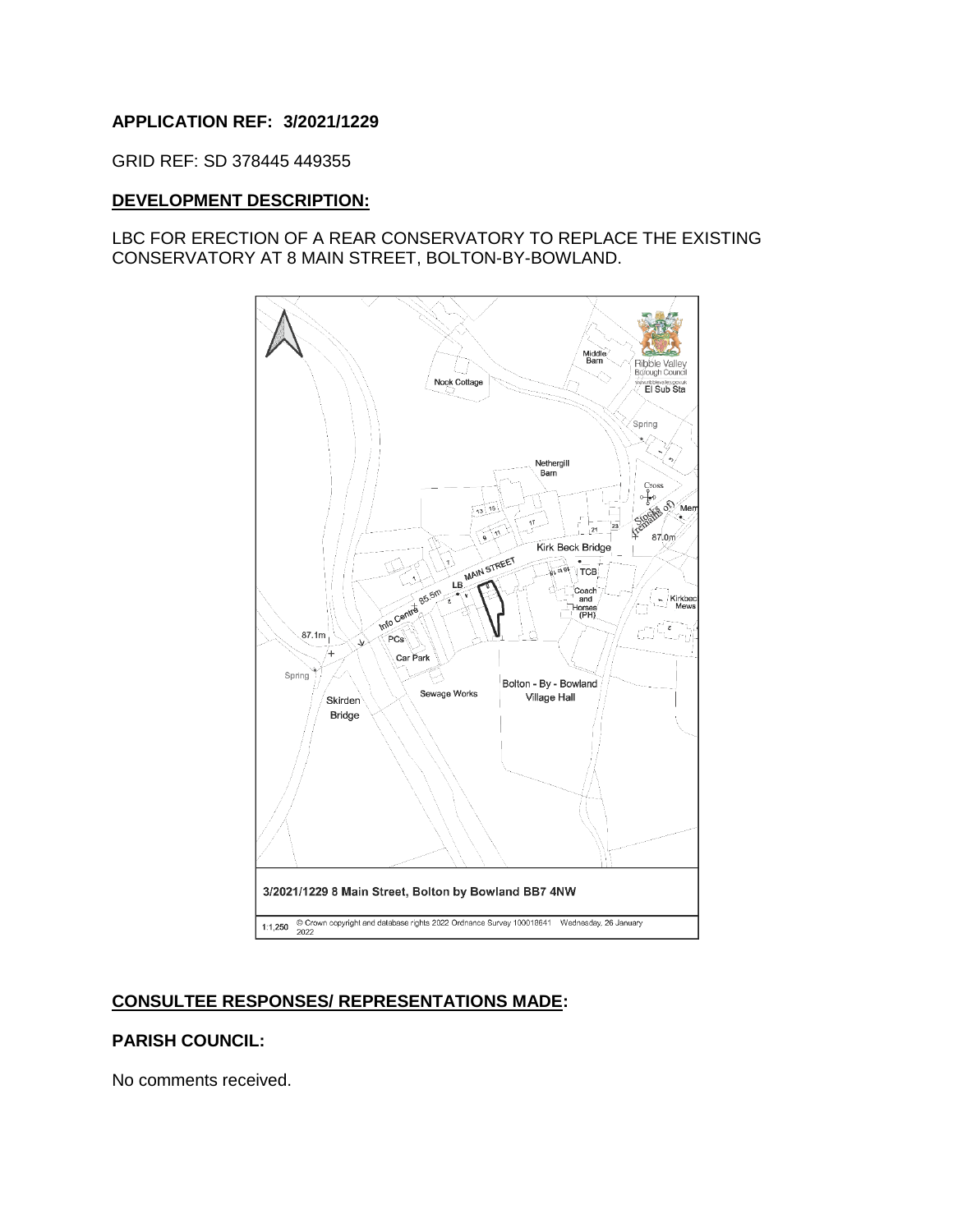# **HISTORIC AMENITY SOCIETIES:**

Not Consulted as previously raised no observations.

## **LANCASHIRE COUNTY COUNCIL (ARCHAEOLOGY):**

No observations received but previously concerned that the Heritage Statement and drawings have little information to allow the assessment of the impact of the proposals. Door widening between conservatory and house has potential to impact blocked former openings and if so may require significant structural intervention or reinforcement. Whilst may have deemed consent, useful to see further details or photographs.

No door is shown in the outer walls of the replacement conservatory. More like a modern single storey extension than the traditional conservatory replacing. Seems to be visible from the public car park to the west and the rear of the Coach and Horses PH to the east, it could be considered to have an impact on both the listed building and the conservation area.

If the intervention into the historic fabric does not have deemed consent, would normally recommend a photographic record condition, to be made before and during the works. But possible? However, support the comments made on the previous application with regard to its impact on the visual appearance of the building and impacts on the conservation area. No new justification for the proposals here – considerations still apply.

### **ADDITIONAL REPRESENTATIONS:**

None received.

### 1. **Site Description and Surrounding Area**

- 1.1 '8 and 8A Main Street' are Grade II listed houses of the late C19th or a conversion of earlier buildings prominently sited within Bolton by Bowland Conservation Area. The list description suggests their importance lies in their external appearance and contribution to the historic row of houses ('Listed for group value only') which also comprise 'Primrose Cottage and Keys Cottage', '10 and 12, Main Street' and '14 Main Street'. The site is within the setting of these Grade II listed buildings and 'The Coach and Horses Public House' (Grade II).
- 1.2 There are public views of the rear of the row from the RVBC public car park immediately to the west and the Coach and Horses/village hall car park as well as from properties within the row.

#### 2. **Proposed Development for which consent is sought**

- 2.1 Planning permission is sought for the replacement of the traditionally designed timber framed and stone plinthed conservatory with a rear extension of aluminium frame, windows and doors and 'ultraframe living roof' (a proprietary system with a 'grey finish to resemble lead'.
- 2.2 The application is a resubmission of a previously approved scheme and differs with the introduction of a transom beam on the side elevations and a pair of two bi fold doors and a reduced plinth on the rear rather a 3 bi fold opening mechanism.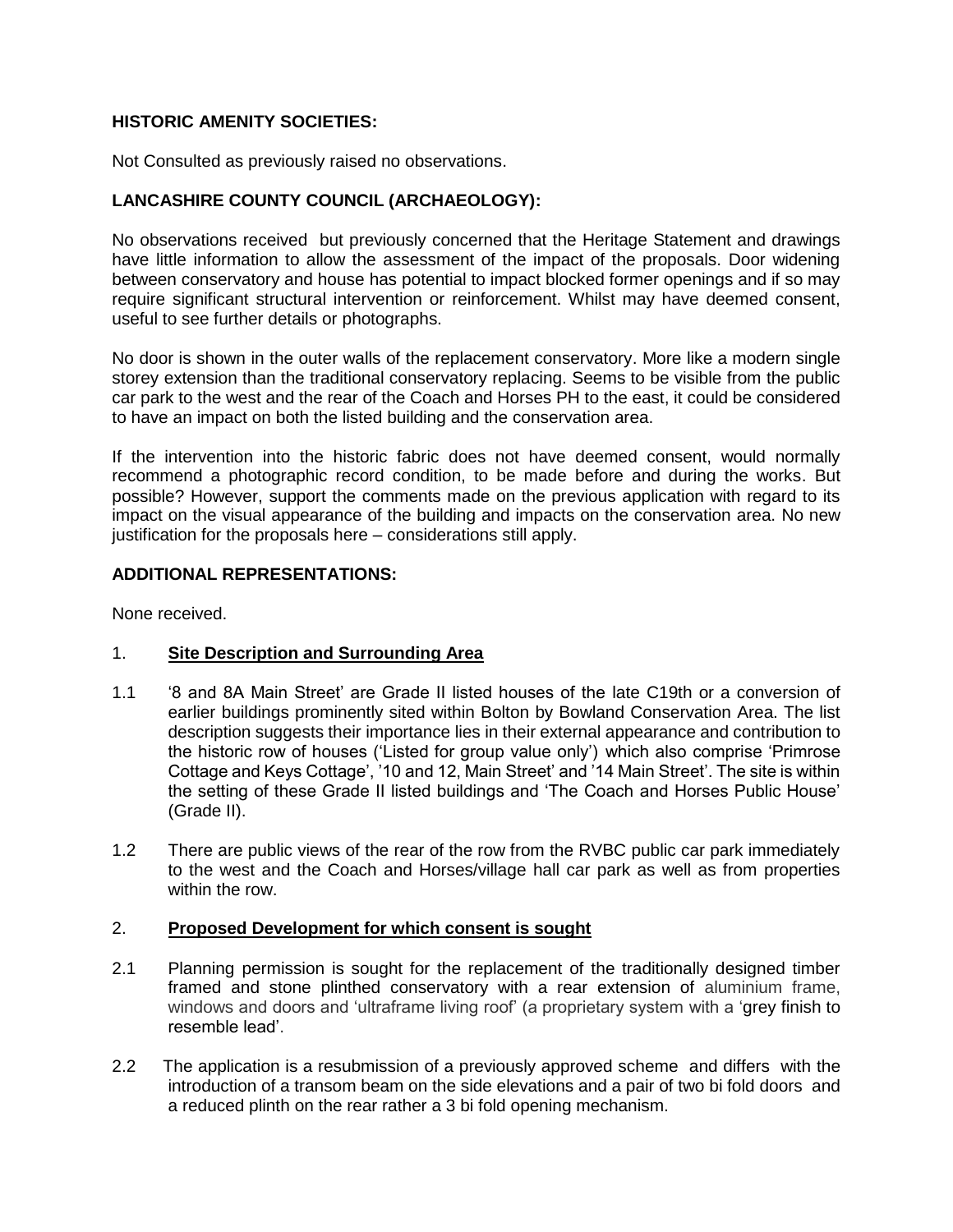#### 3. **Relevant Planning History**

3/2021/0086 - Erection of a rear conservatory to replace the existing conservatory. PP granted.

3/2021/0087 - Erection of a rear conservatory to replace the existing conservatory. LBC granted

3/2020/0659 - Replacement of existing timber and glass in existing conservatory with masonry aluminium windows and doors and ultraframe living roof. PP refused 21 January 2021.Refused

3/2020/0660 - Replacement of existing timber and glass in existing conservatory with masonry aluminium windows and doors and ultraframe living roof. LBC under consideration.Refused

3/2000/0622 - Two storey rear extension. Rear conservatory. LBC granted 12 October 2000.

3/2000/0548 - Demolish single storey rear coal shed. build two storey rear extension and conservatory. PP granted 21 September 2000. *The file identifies negotiation by officers to amend the originally submitted Victoria style conservatory with polycarbonate roof to a more traditional and simple style of conservatory constructed of a hardwood timber framework over a stone plinth with traditional doors.*

Consideration has also been made to the planning history of the whole row in respect to rear elevation additions.

#### 4. **Relevant Policies**

Ribble Valley Core Strategy:

Key Statement EN5 – Heritage Assets Key Statement EN2 – Landscape Policy DMG1 – General Considerations Policy DME4 – Protecting Heritage Assets Policy DMH5: Residential and Curtilage Extensions

Planning (Listed Buildings and Conservation Areas) Act 1990. 'Preservation' in the duties at section 16, 66 and 72 of the Act means "doing no harm to" (South Lakeland DC v. Secretary of State for the Environment [1992]).

Bolton by Bowland Conservation Area Appraisal

National Planning Policy Framework (NPPF) National Planning Policy Guidance (NPPG)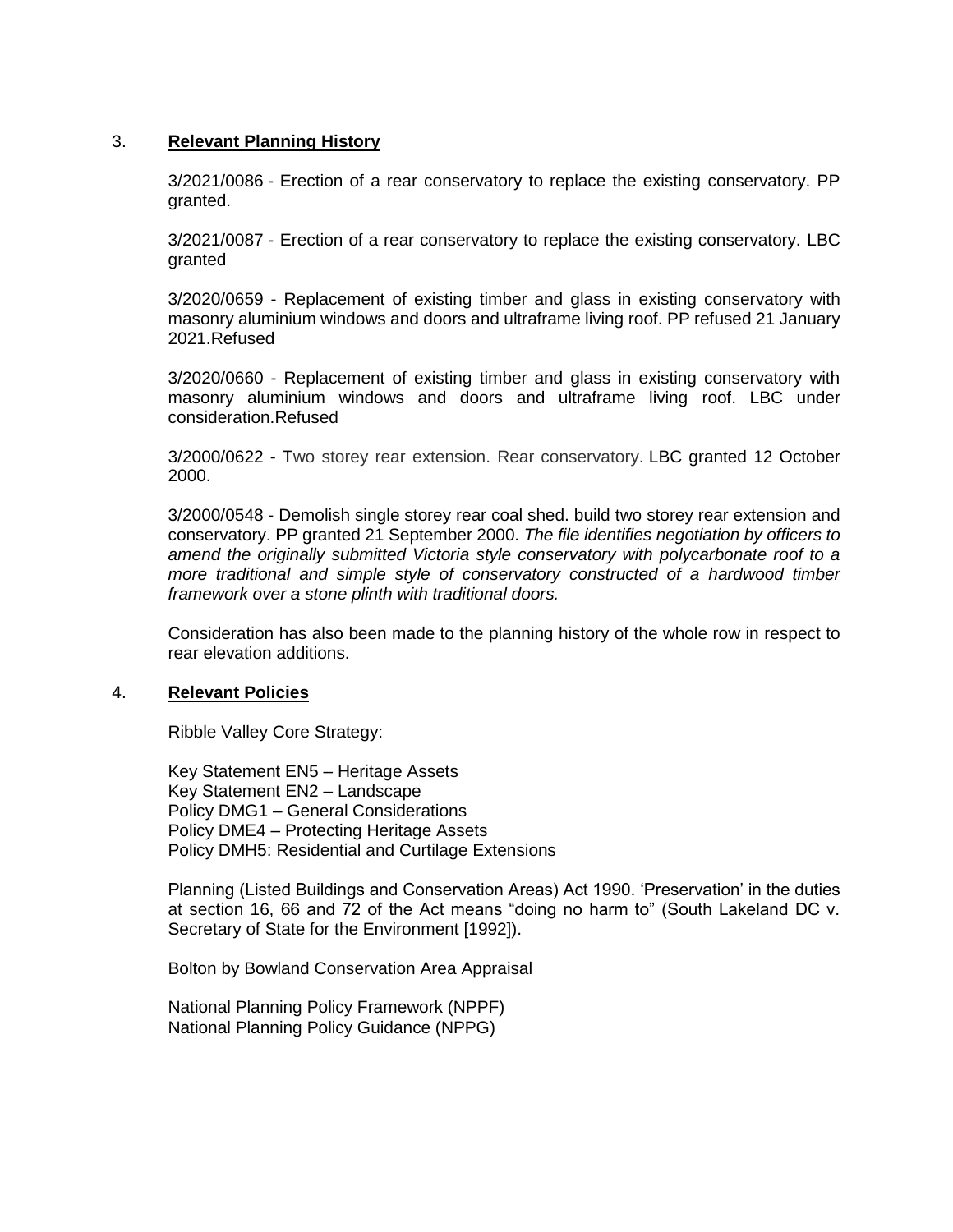# 5. **Assessment of Proposed Development**

## 5.1 Impact upon the special architectural and historic interest of the listed building, the setting of listed buildings, the character and appearance of Bolton by Bowland Conservation Area and the cultural heritage of the Forest of Bowland AONB:

5.1.1 "8 and 8a Main Street" is listed "for group value only" suggesting that the building is of special architectural and historic interest because of its external appearance. Whilst public views are limited, NPPG 'Historic Environment' paragraph 13 identifies:

"although views of or from an asset will play an important part in the assessment of impacts on setting, the way in which we experience an asset in its setting is also influenced by … our understanding of the historic relationship between places. For example, buildings that are in close proximity but are not visible from each other may have a historic or aesthetic connection that amplifies the experience of the significance of each.

The contribution that setting makes to the significance of the heritage asset does not depend on there being public rights of way or an ability to otherwise access or experience that setting. The contribution may vary over time".

The Planning Inspector considering 3/2007/0736 (LBC) & 3/2007/0737 (PA) at Rodhill Lodge ('Rodhill Gate Farmhouse' – Grade II) Sawley concluded:

"*I accept that views of the proposed conservatory from the public realm would be very limited but listed buildings are protected for their intrinsic value. The fact that the conservatory would be barely visible to anyone but the appellants is not a matter to which any great weight can be attached, therefore".*

- 5.1.2 The re-submitted scheme is a minor change to the original consent and would not have a material impact.
- 5.2 Impact upon Residential Amenity:
	- 5.2.1 The proposed development has no greater impact on the amenities of nearby residents.

### 6. **Observations/Consideration of Matters Raised/Conclusion**

6.1 Therefore, in giving considerable importance and weight to the duties at section 16, 66 and 72 of the Planning (Listed Buildings and Conservation Areas) Act 1990 and in consideration to NPPF and having regard to the extant consent that planning permission is refused

**RECOMMENDATION:** That the application be Listed Building Consent be GRANTED subject to the following conditions.

1. The development must be begun not later than the expiration of three years beginning with the date of this permission.